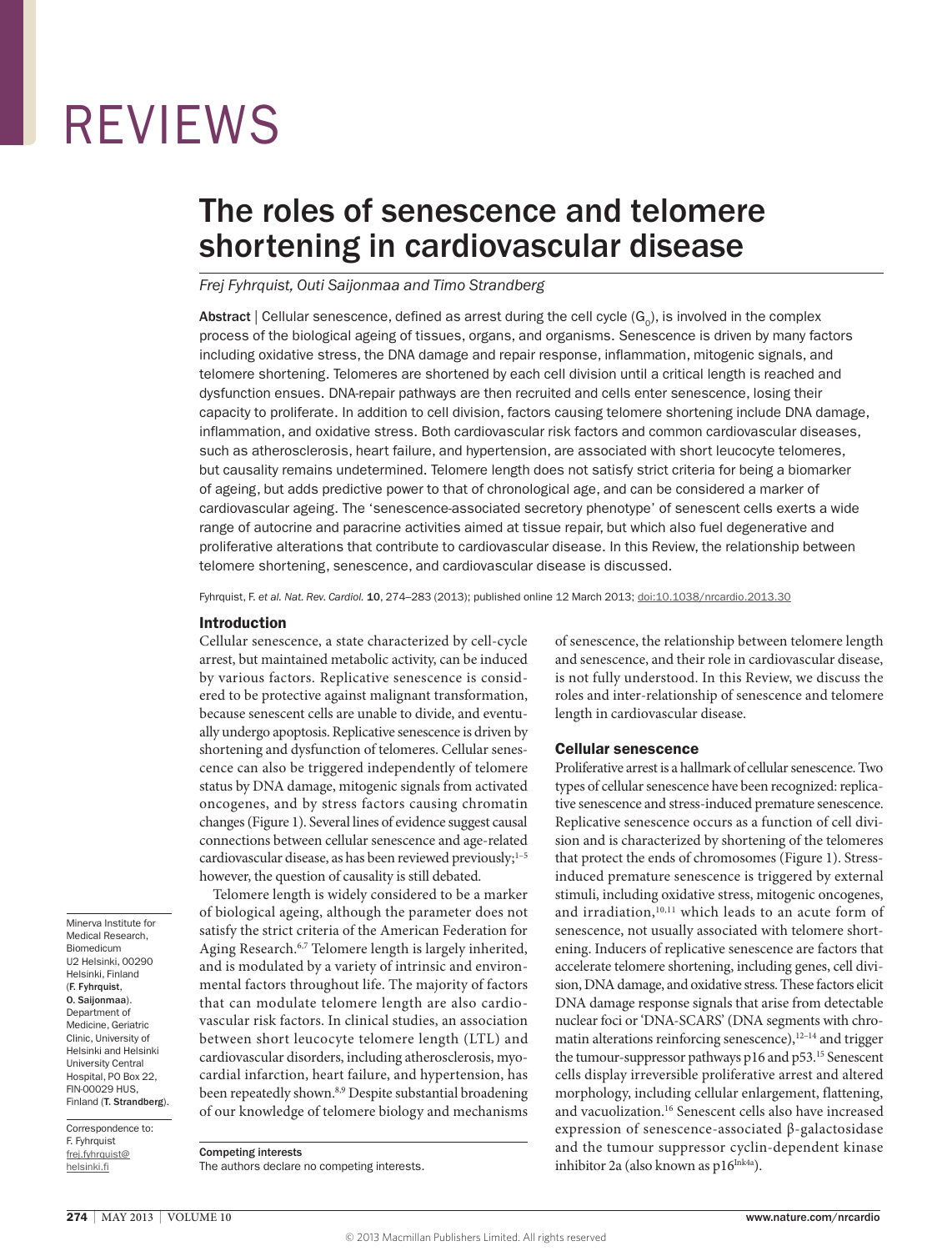Cellular senescence occurs *in vivo* in the vasculature, as reviewed previously.5,17 Increased numbers of senescent cells are found in vascular smooth muscle cells, endothelial cells, and monocytes and macrophages from aged arteries and atherosclerotic plaques.<sup>5,17,18</sup> Shortening of telomere length with age has been shown in tissue and endothelial specimens from various regions of the human vasculature.19–21 Interestingly, telomere attrition is most pronounced in areas known to develop atherosclerotic lesions, such as the carotid artery<sup>22,23</sup> and aortic wall.<sup>24</sup> Therefore, mounting evidence strongly suggests a link between cellular senescence and atherosclerosis. However, whether senescent cells have a causal role in age-related cardiovascular disease remains unresolved.

Preliminary evidence that senescent cells might, indeed, cause age-related disease comes from a study in which p16<sup>Ink4a</sup>-positive senescent cells were genetically removed from progeroid BubR1 mice. The onset and severity of the premature-ageing phenotype were delayed.25 However, BubR1 mice do not have a phenotype of cardiovascular disease, so similar studies in animal models that have such a cardiovascular phenotype are awaited.

Cells containing DNA-SCARS of the senescenceassociated secretory phenotype (Figure 1) display autocrine and paracrine activities. They secrete IL-6 and IL-8, intercellular adhesion molecule 1, metalloproteases, monocyte attractants, plasminogen activator inhibitor 1, and vascular endothelial growth factor.<sup>13,17</sup> Via these secretory activities, cells with the senescenceassociated secretory phenotype contribute to both degenerative and proliferative age-related alterations by causing a chronic state of inflammation, remodelling, and tissue repair. Senescent vascular endothelial cells have a reduced level of nitric oxide synthase,<sup>16,26,27</sup> a change that promotes endothelial dysfunction. The accumulation of senescent cells with age might, therefore, contribute to the initiation and progression of atherosclerosis.

#### Telomere structure and function

Telomeres are located at the ends of chromosomal DNA (Figure 2). They comprise thousands of tandem repeats of the TTAGGG sequence (9–15 kb in humans) and associated nucleoproteins: adrenocortical dysplasia protein homologue (also known as TIN2-interacting protein), protection of telomeres protein 1, telomeric repeatbinding factors 1 and 2, telomeric repeat-binding factor 2-interacting protein 1, and TERF1-interacting nuclear factor 2.28–30 These nucleoproteins form the shelterin complex.<sup>31</sup> Another telomere-capping complex comprised of three proteins: Cd13, Stn1, and Ten1 (collectively known as CST), is present in yeast.32 A CSTlike complex has also been found in humans, and genomewide association studies (GWAS) have shown that the genetic loci of the CST-complex are associated with short telomere length.33,34 Therefore, the CST-complex is likely to be involved in telomere maintenance in humans.

Telomeres participate in the maintenance of genomic and cellular stability and replication. They protect the genome from degradation, unwanted recombination, and chromosomal fusion.<sup>31</sup> Owing to an inability to

#### Key points

- **Cellular senescence—arrest during the cell cycle**  $(G_0)$ **—is involved in the** ageing process, and driven by oxidative stress, DNA damage and repair response, inflammation, mitogenic signals, and telomere shortening
- Cellular senescence parallels the development of atherosclerosis and other pathologies in the vasculature and heart and is, therefore, likely to have a pivotal role in cardiovascular disease
- Telomere length, usually measured as leucocyte telomere length, is widely considered a marker of biological ageing, is largely inherited, and is modulated by various intrinsic and environmental factors throughout life
- Endogenous factors causing telomere attrition include ageing, cell division, genetic factors, DNA damage, inflammation, and oxidative stress; telomere attrition can be retarded by genetic factors, telomerase, oestrogen, and antioxidants
- Environmental factors associated with telomere shortening include poor lifestyle (smoking, excess calories, sedentary lifestyle, alcohol abuse), and severe mental stress, whereas healthy lifestyle is associated with maintenance of long telomeres
- Telomere length seems to have a key role in cardiovascular disease by driving cells into cell-cycle arrest, senescence, and ultimately apoptosis



Figure 1 | Telomere shortening and cellular senescence. Factors affecting the rate of telomere shortening are depicted. In addition to telomere shortening, other stressors that induce progression of mitotic cells to senescence include strong mitogenic signals from oncogenes, nontelomeric DNA damage, and structural chromatin alterations. These factors trigger the tumour suppressor pathways  $p16$ ,  $p21^{\text{Cip1}}$ , and p53. Characteristics of senescent cells include mitotic arrest, altered morphology, and—in the senescence-associated secretory phenotype—many autocrine and endocrine activities potentially involved in tissue repair, proliferation, inflammation, and apoptosis. Chk2 is activated in response to DNA damage and is involved in cellcycle arrest. Abbreviations: Chk2, checkpoint signalling kinase 2; hSIRT1, NADdependent protein deacetylase sirtuin-1.

maintain the length of the 3' overhang (single-stranded DNA), telomeres shorten by 30–150 base pairs with each cell division.28 When a critical telomere length is reached, shelterin proteins cannot be adequately recruited to maintain the protective nucleotide T-loop. The DNA damage repair system and cell-cycle inhibitors, including p16Ink4a, p21<sup>Cip1</sup>, and p53, are activated (Figure 1). The cell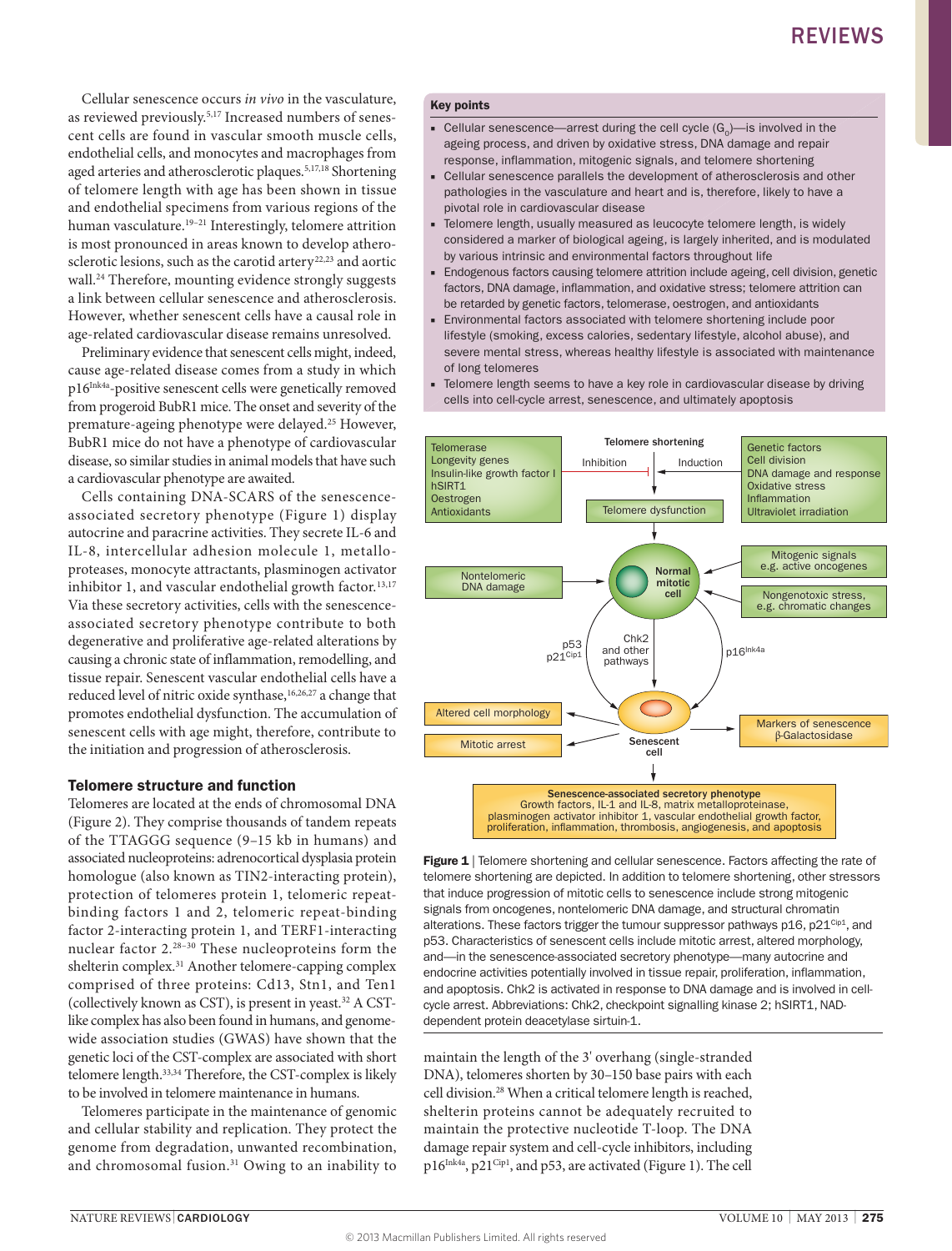### REVIEWS



Figure 2 | Human chromosomes and simplified telomere structure. Telomeres, located at the ends of all chromosomes, are shown in yellow using fluorescent *in situ* hybridization. They are composed of thousands of tandem DNA repeats: TTAGGG in the leading 3' strand, and CCCTAA in the lagging 5' strand. Associated protective proteins, forming the shelterin complex, include: POT1, RAP1, TIN1, TIN2, TPP1, TRF1, and TRF2. The 3' end of the telomeric leading strand is a singlestrand overhang, which is incompletely reproduced at cell division, which leads to telomere shortening. Abbreviations: ATM, serine-protein kinase ATM (also known as ataxia teleangiectasia mutated); DKC1, H/ACA ribonucleoprotein complex subunit 4 (also known as dyskerin); ERCC1, DNA excision repair protein ERCC-1; KU, Ku70 multifunctional protein involved in telomere maintenance; POT1, protection of telomeres protein 1; RAP1, telomeric repeat-binding factor 2-interacting protein 1; TANK, tankyrase; TERC, telomerase RNA component; TERT, telomerase reverse transcriptase; TIN, TERF1-interacting nuclear protein; TPP1, adrenocortical dysplasia protein homologue (also known as TIN2-interacting protein 1); TRF, telomeric repeat-binding factor.

then enters replicative senescence, which is followed by apoptosis.35 When only a few telomeres are critically short, they form end-associations, which leads to a DNA-damage signal, and results in replicative senescence, also called the M1 stage.<sup>36</sup> In the absence of cell-cycle checkpoint pathways (such as p53 or p16/retinoblastoma-associated protein, a key regulator of entry into cell division and which acts as a tumour suppressor), cells bypass M1 senescence ('senescence escape'). Consequently, telomeres continue to shorten, which results in crisis, also called the M2 stage. M2 is characterized by chromosome endfusions, mitotic catastrophe, and multiple apoptotic cells. Telomeres are considered to be a mitotic clock. Notably, not only shortening of the telomere, but also disruption of components and interactions within the shelterin complex can initiate telomere dysfunction and genomic instability.37,38 Consequently, telomere shortening is not necessarily a prerequisite for telomere dysfunction.

Telomerase reverse transcriptase (commonly referred to as telomerase) is associated with the telomere complex, and catalyses DNA synthesis to maintain telomere length. Germ cells, stem cells, and most cancer cells have a high level of telomerase activity to avoid senescence, whereas somatic cells have a low or undetectable level of telomerase activity. Human telomerase consists of an RNA component (known as TERC), which forms a template, and a catalytic subunit, telomerase reverse transcriptase (TERT). This machinery generates new telomeric DNA repeats.30,35 In addition to the maintenance of telomere length and function, TERT can affect chromatin structure and promote activation of resting stem cells.<sup>39</sup> Furthermore, TERT can influence Wnt signalling, which is involved in angiogenesis, cardiac hypertrophy, heart failure, and ageing.<sup>40</sup> Like telomere length, telomerase is under both genetic<sup>41</sup> and environmental control.<sup>42</sup> Epigenetic modifications have also been implicated in the transcriptional regulation of TERT.43

#### Measurement of telomere length

The most-commonly used assay of telomere length in clinical and epidemiological studies is to measure LTL in DNA from blood, because leucocytes are easily obtainable. Analysis of the terminal restriction fragment by Southern blot is well suited to studies of large populations, and remains the gold-standard assay, 44,45 but requires large amounts of DNA (2–3 μg per assay) and is time consuming. The coefficient of variation with this method can be as low as 2%.<sup>44,45</sup> Southern blotting offers the advantage of measuring not only mean LTL, but also the proportion of very short LTL, which can add useful information.<sup>48,49</sup> The shortest telomeres are linked more closely with cellular senescence than are the longer telomeres because, regardless of mean telomere length, one critically short telomere can force a cell to enter senescence.<sup>48-50</sup>

Another commonly used method to measure LTL is the quantitative polymerase chain reaction. The telomere signals in experimental DNA samples are measured in one set of reaction wells, and the single copy gene signals are assayed in separate wells, in comparison to reference DNA. The ratio of these two signals is proportional to the average LTL. This method is well suited for the study of large populations,<sup>44</sup> requires less DNA than Southern blotting, and can reach a coefficient of variation  $\langle 4\% \rangle^{23}$ Various techniques of telomere-length measurement, some of them not suitable for studying large numbers of individuals, have been reviewed previously.44,45,50

A substantial synchrony exists within individuals between LTL and telomere length in somatic cells.<sup>51</sup> Therefore, LTL can serve as a proxy for telomere length in, for example, vascular cells, whereas LTL might not accurately reflect telomere length in poorly proliferating tissues, such as brain, fat, and liver.

#### Regulation of telomere length Genetic factors

Telomere dynamics are complex and strongly influenced by genetic factors.<sup>52</sup> Hereditability of human telomere length has been demonstrated in several studies, as reviewed previously,<sup>17,52</sup> which partly explains interindividual variation in telomere length. GWAS have identified loci associated with LTL on chromosomes 18q12.2 and 3q26, located near *TERC* and a component of the telomere-maintenance complex (CST complex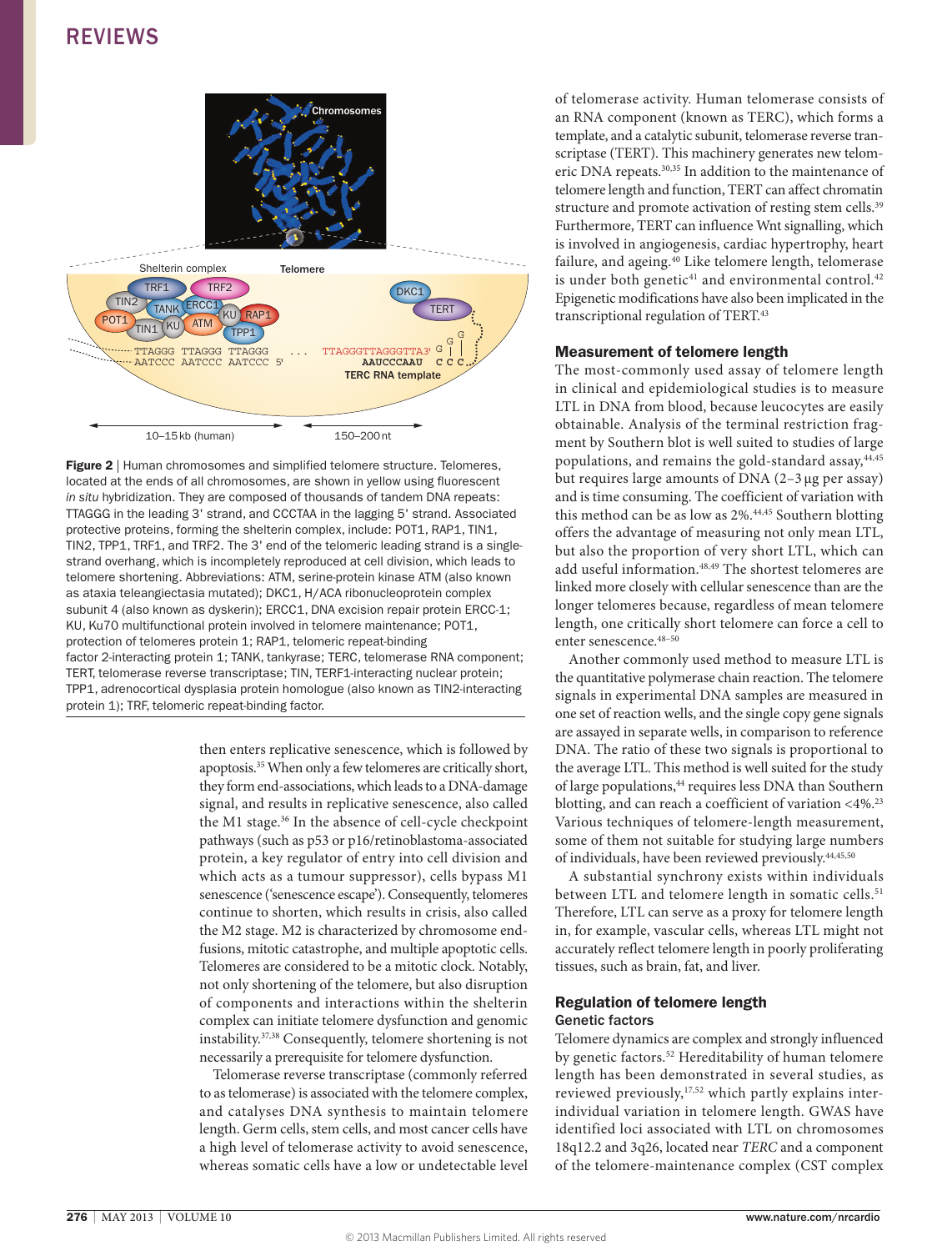subunit CTC1), respectively.<sup>33,34</sup> However, GWAS have explained only a small proportion (about 1.6%) of interindividual variation in LTL.52–54 Mutations in the telomerase components TERC or TERT are linked to dyskeratosis congenita,<sup>11</sup> and are associated with short telomeres and premature ageing, but not necessarily with early cardiovascular disease.<sup>55,56</sup> Patients with Werner syndrome have mutations in the *WRN* gene, which is involved in telomere maintenance, manifest premature ageing, myocardial infarction, and cancer at a young age.<sup>56</sup>

The NAD-dependent protein deacetylase sirtuin (SIRT) 1–7 family of proteins promotes survival, stress resistance, and longevity.57 Decreased expression of SIRT1 is associated with endothelial dysfunction in arteries from aged mice and humans.27 Interestingly, the *SIRT1* locus was positively associated with both LTL and longevity in individuals from the Louisiana Healthy Aging Study,<sup>58</sup> which suggests a possible link between telomere length and longevity. Short LTL was associated with the D allele of the angiotensin-converting enzyme I/D polymorphism in 1,249 patients with left ventricular hypertrophy and hypertension,<sup>59</sup> in accordance with the reported association between short LTL and increased activity of the renin– angiotensin system in the Framingham Heart Study.<sup>60</sup>

#### LTL throughout life

LTL is highly variable between individuals both at birth and throughout life. LTL at birth and telomere attrition during ageing are major determinants of LTL dynamics. LTL is at its longest at birth, shortens rapidly until adolescence, and then shortens at a reduced rate until old age.<sup>61</sup> In a study from the UK, LTL at birth was related to maternal LTL, but not to birth weight.<sup>62</sup> Conversely, investigators in a birth cohort study in Bangladeshi children reported that lower birth weight was associated with shorter LTL.<sup>63</sup> Importantly, a study involving three Finnish cohorts showed no association between body weight at birth and LTL in adult life.64 LTL is similar in male and female neonates, and highly correlated with telomere length in umbilical artery and foreskin.<sup>65</sup>

#### Endogenous factors

#### *Telomere attrition*

Telomeres in somatic cells are shortened by each cell division.10,28 Therefore, ageing is the main cause of telomere attrition (Box 1). Additionally, inflammation and oxidative stress are important causes of telomere shortening, and are also implicated in the ageing processes.<sup>66</sup> An important contributing factor to vascular senescence might be oxidized LDL cholesterol.<sup>67</sup> In a life-course study, a high serum level of total cholesterol in midlife (even with a subsequent low level of cholesterol in old age) was associated with reduced LTL in older men (mean age 76 years).<sup>68</sup>

#### *Telomere maintenance*

Telomerase counteracts telomere shortening in stem cells, germ cells, and also in cancer cells, by replacing telomere repeats at the ends of chromosomes. The majority of cancer cells have active telomerase and maintain long telomeres, which allows continued

#### **Box 1** | Endogenous factors affecting LTL

#### Induction of telomere shortening

- Genetic factors<sup>33,43,52-5</sup>
- $\blacksquare$  Cell division<sup>19,28,30</sup>
- $\blacksquare$  Age<sup>61</sup>
- Oxidative stress<sup>66,67,72</sup>
- $\blacksquare$  Inflammation<sup>1,13,66,129,131</sup>
- Renin–angiotensin system activity<sup>59,60</sup>
- Total-cholesterol level (increased long term)<sup>68</sup>

#### Inhibition of telomere shortening

- Telomerase reverse transcriptase<sup>10,29,30,35,39</sup>
- Oestrogen<sup>69</sup>
- Antioxidants<sup>66</sup>

Abbreviation: LTL, leucocyte telomere length.

proliferation.<sup>10,30</sup> Oestrogen activates telomerase,<sup>69</sup> and inhibits telomere shortening, which probably explains why women have longer leukocyte telomeres than age-matched men. Endogenous antioxidants, such as superoxide dismutase, are thought to inhibit ageing processes and leucocyte telomere shortening.<sup>66</sup>

#### Environmental factors

#### *Short LTL*

Environmental factors associated with short LTL are related to lifestyle and cardiovascular risk factors (Box 2). Smoking and obesity might induce telomere shortening by augmenting tissue inflammation and oxidative stress.70–72 However, in one study on cultured endothelial cells isolated from the internal mammary artery of smoking or nonsmoking patients with coronary artery disease (CAD), cellular senescence was independent of telomere length, but was clearly related to oxidative damage and markers of inflammation.73 In smokers, therefore, endothelial senescence might be stress-induced rather than replicative. Additionally, we observed a dose-dependent, linear, inverse relationship between LTL in old age (mean 78 years) and the alcohol consumption of 622 men during the 38-year follow-up of the Helsinki Businessman Study.74 The mechanism of telomere shortening associated with alcohol intake is currently unknown. Possible explanations include alcohol-induced oxidative stress and inflammation.75

An interesting novel aspect of telomere biology is the reported association between severe mental stress and both short LTL and decreased leucocyte telomerase activity.76 Lifetime exposure to depression has been shown to be associated with short LTL and increased oxidative stress and inflammation.<sup>77</sup> Moreover, individuals who have suffered physical abuse during childhood have shorter mean LTL than do control individuals.78 Psychological stress, depression, and anxiety disorders have been linked to increased oxidative stress (as reviewed previously<sup>79</sup>), which offers a possible explanation for short LTL in these conditions. However, the number of studies on the relationship between LTL and mental stress and disorders is still limited, the number of study participants is usually low, and the mechanisms by which LTL can be affected by mental stress remain hypothetical.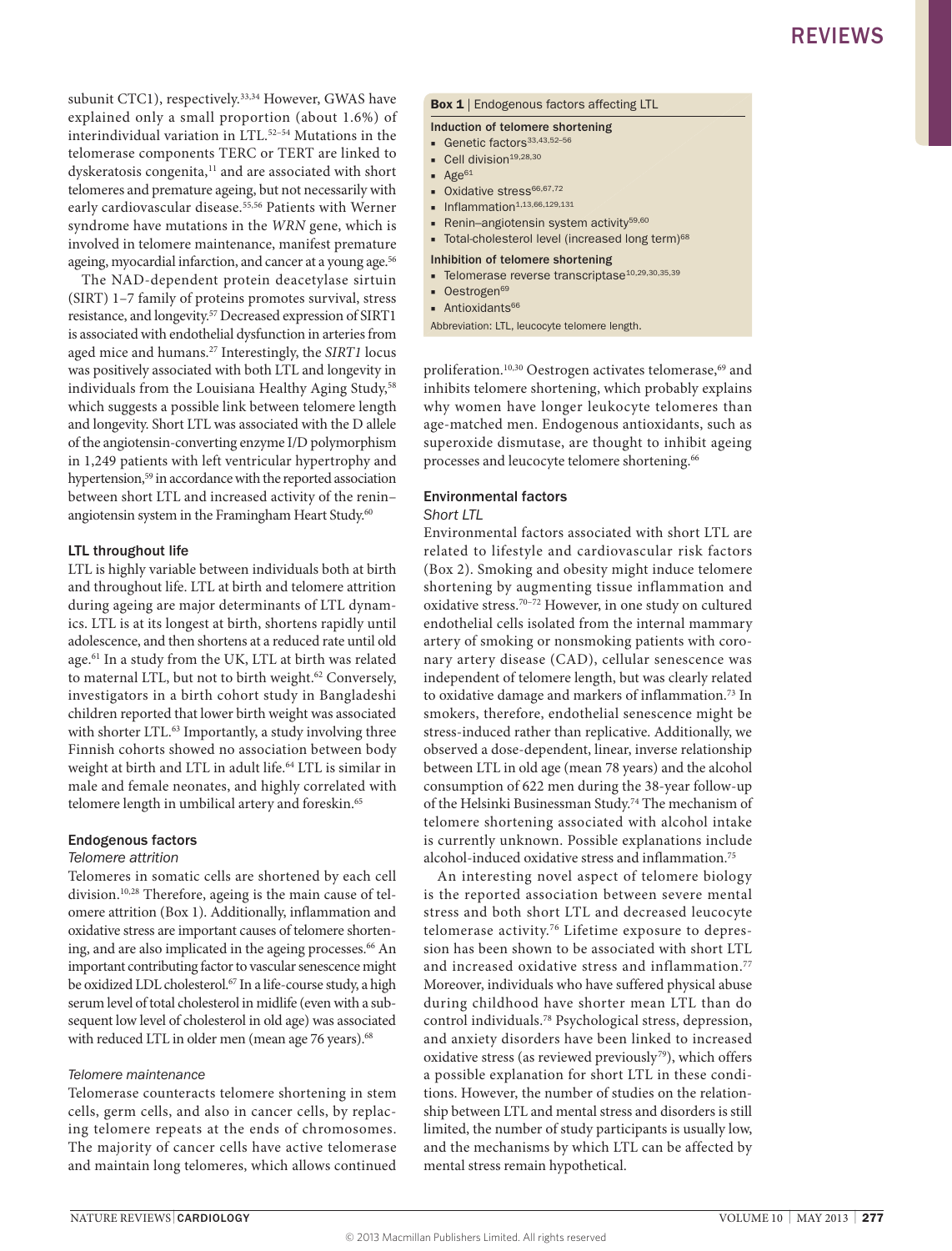#### **Box 2** | Environmental factors affecting LTL

#### Induction of telomere shortening

- Physical violence during childhood<sup>78</sup>
- $\blacksquare$  Smoking<sup>70,71</sup>
- Alcohol abuse<sup>74</sup>
- Obesity<sup>70,71</sup>
- $\blacksquare$  Sedentary lifestyle<sup>83</sup>
- Mental stress<sup>76,77</sup>

#### Inhibition of telomere shortening

- Healthy lifestyle<sup>85-87</sup>
- Oestrogen treatment<sup>69</sup>
- Vitamins C, D, and  $E^{81,82}$
- $\bullet$   $\omega$ -3 Fatty acids<sup>80</sup>
- Statin treatment<sup>88,135</sup>

Abbreviation: LTL, leucocyte telomere length.

#### *Long LTL*

Environmental factors associated with a reduced rate of LTL shortening have been reported in several studies. In patients with CAD, an increased level of marine ω-3 fatty acid was associated with a decreased rate of LTL shortening over 5 years.<sup>80</sup> Furthermore, increased blood concentrations of vitamin C, 25-hydroxyvitamin D, and vitamin E were related to reduced LTL shortening.81,82 These observations were thought to reflect antioxidant activity (vitamins C and E) or inhibition of inflammation (vitamin D).

In a large study involving 2,401 white twins (249 men and 2,152 women), higher-intensity physical activity was associated with longer LTL.<sup>83</sup> In mice randomly allocated to voluntary running or no access to a running wheel for 3 weeks, exercise upregulated telomerase activity in the aorta and circulating mononuclear cells, increased vascular expression of telomeric repeatbinding factor 2, and reduced the expression of vascular apoptosis regulators.<sup>84</sup> The investigators reported that endothelial nitric oxide synthase and TERT synergize to confer resistance to endothelial stress after physical activity. Furthermore, they showed similarly favourable changes in circulating leucocytes from welltrained track and field athletes compared with untrained control individuals. They concluded that physical activity regulates telomere-stabilizing proteins in mice and humans.

A greater number of self-reported years of healthy life was associated with longer LTL in a population-based study.85 In a cross-sectional study of 994 outpatients with stable CAD, poor physical fitness was related to short LTL.<sup>86</sup> A pilot study in 30 patients with prostate cancer showed that an intensive improvement in lifestyle lasting 3 months increased leucocyte telomerase activity, which provides further support that lifestyle improvement can protect telomeres.87 Conversely, lowering of the LDLcholesterol level with statin treatment attenuated the association between short LTL and increased risk of CAD in middle-aged men (aged 45–64 years) at risk of cardiovascular disease.88 Short LTL, which has been shown to be associated with CAD and atherosclerosis, 8,9,22 might, therefore, predict those individuals who will particularly benefit from statin treatment.

#### Stem cells

Stem cells have an important role in maintaining tissue integrity by replenishing senescent cells or repairing tissue damage. Exhaustion of the stem-cell pool contributes to the process of ageing by reducing the efficiency of repair processes in vascular tissues and the heart.<sup>89</sup> The loss of stem-cell function through telomere attrition has been extensively documented.<sup>90</sup> A high degree of synchrony in telomere length exists between leucocytes throughout the human lifespan.<sup>91</sup> Therefore, individuals with a short mean LTL also have short telomeres in subsets of leucocytes, and mean LTL reflects telomere length in both haematopoietic stem and progenitor cells. Shortening LTL is, therefore, likely to reflect declining haematopoietic stem-cell reserves, which are important for tissue repair.52 Germ cells, but not stem cells, have sufficient telomerase activity to prevent telomere shortening with age.<sup>83</sup> Therefore, shortening of LTL might mirror decreased stem-cell telomerase activity, leading to reduced starting telomere length and deterioration of haematopoietic stem-cell reserves.

Initially, characteristic features of stem cells include the expression of active telomerase and a stable telomere length.92 However, telomere attrition can also occur in stem cells, for example in CAD93 or heart failure. Shortening of telomeres has been shown in cardiac stem cells from human failing hearts.<sup>94,95</sup> Cardiac stem cells with the shortest telomeres, but not those with longer telomeres, expressed p16Ink4a—a DNA-repair protein and a marker of cellular senescence. Therefore, telomere attrition seems to be an important trigger of cardiac stem-cell senescence, which, in turn, leads to a reduced cardiac stem-cell pool and is related to a diminished rate of cardiomyocyte regeneration with increasing age.<sup>96</sup>

#### Elongation of telomeres

In some longitudinal studies, LTL elongation instead of shortening with time has been observed in some individuals. In a longitudinal Swedish study involving repeated sampling of DNA from 50 individuals, LTL fluctuated over time, which lead the investigators to postulate an oscillation hypothesis of LTL.97 In the Heart and Soul Study,98 LTL was measured at baseline and after 6 years in 608 patients with CAD. Mean LTL decreased by 0.2kb, but only half of the patients experienced telomere shortening.<sup>98</sup> These observations might reflect the large variety of endogenous and environmental factors that affect telomere length. Methodological factors and the varying composition of blood leucocytes with heterogeneous LTL should also be considered.45 In addition to other confounding factors, the cross-sectional nature of most studies on LTL, and the often limited number of individuals involved in these studies, necessitates caution when interpreting results.

#### LTL and cardiovascular disease Animal experiments

*Terc* knock-out (*Terc*–/–) mice are an interesting model for studying the consequences of accelerated telomere attrition in cardiovascular disease.99 *Terc*–/– mice inbred for five generations develop hypertension and impaired left ventricular function, along with gradually shortening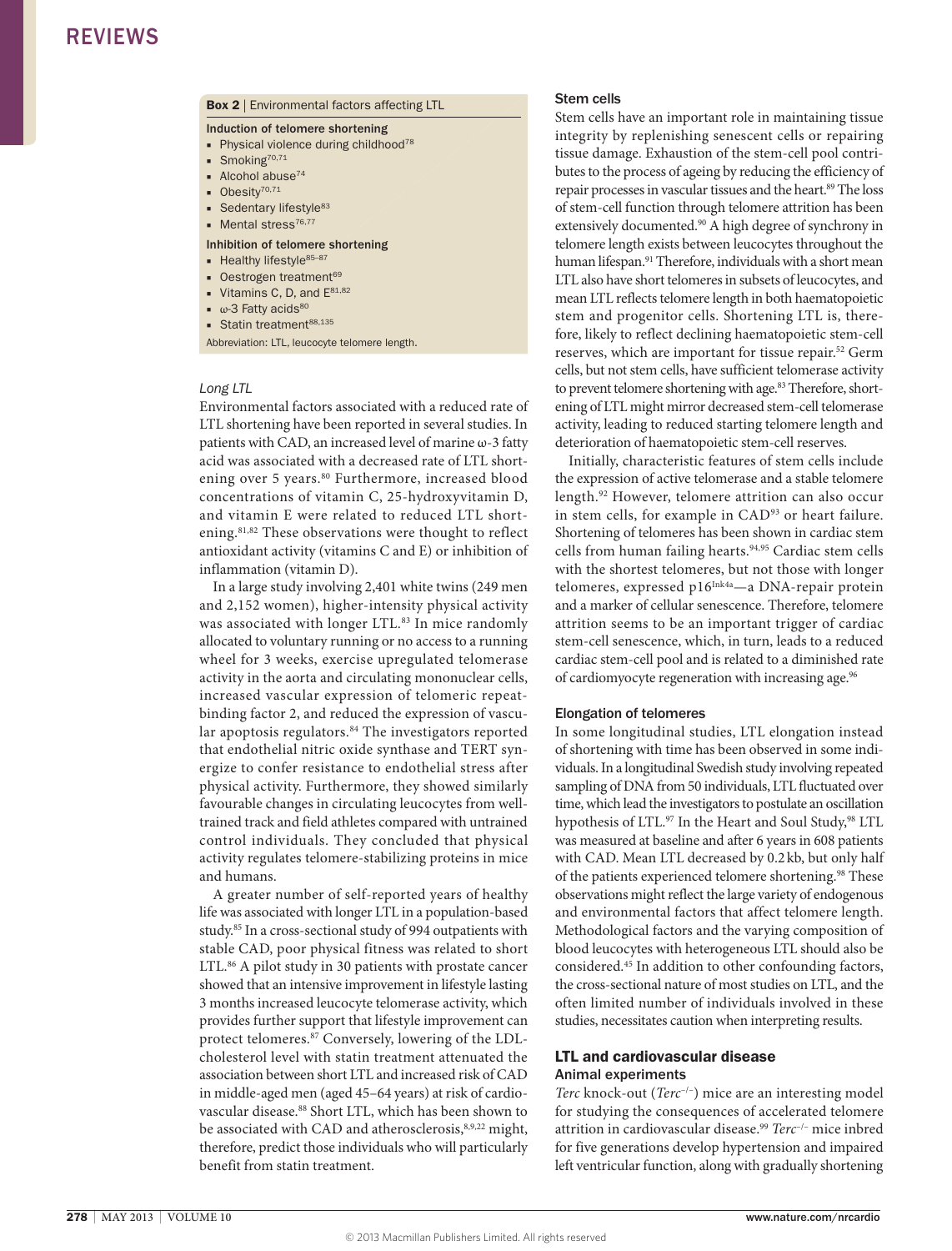telomeres with each generation.<sup>99</sup> However, *Terc<sup>-/-</sup>* mice are a poor model for human atherosclerosis and ageing, because their comparatively favourable lipoprotein profile (high HDL-cholesterol level, and low LDL-cholesterol and VLDL-cholesterol levels) and short lifespan render them resistant to atherosclerosis.<sup>100,101</sup> Mice deficient in apolipoprotein E (*Apoe*–/–) develop lesions that resemble human atherosclerotic lesions, and which are exacerbated by feeding the mice with a high-cholesterol, Westerntype diet. However, *Apoe*–/–/*Terc*–/– mice display even less atherosclerosis than *Apoe*–/– mice.102 This observation underscores the problem with translating results obtained in mice to humans, and precludes making an analogy between these species regarding ageing and atherosclerosis. Conversely, studies in *Terc*–/– mice showed that these animals develop cardiomyopathy with systolic and diastolic dysfunction, heart failure, increased expression of p53, and cardiomyocyte apoptosis.103 However, differences in telomere biology between mice and humans should be remembered when interpreting these results.

#### Human cultured cells

In human cultured aortic endothelial cells, introduction of the telomerase component telomeric repeat-binding factor 2 extended the cellular lifespan and inhibited functional alterations associated with cellular senescence.16 This elegant study indicates an important role for telomere dysfunction in the triggering of senescence in vascular endothelial cells. Telomere dysfunction and vascular senescence are associated with increased formation of reactive oxygen species, decreased production of nitric oxide, and elevated levels of proinflammatory adhesion molecules and β-galactosidase.<sup>104,105</sup> In human cultured endothelial cells from umbilical cord, telomere length was shortened by 90 base pairs per population doubling, along with an increase in the number of senescent cells expressing β-galactosidase, which suggests a causal link between telomere shortening and cellular senescence.106

#### Human vascular tissues

In vascular tissue biopsies, reduced telomere length was related to the presence of atherosclerosis. Longer telomeres were observed in the walls of saphenous veins and mammary arteries than in aortic samples.<sup>20,23,24</sup> Furthermore, shorter telomeres were found in arterial wall samples with atherosclerotic lesions than in arterial wall samples without atherosclerosis.23,24 Moreover, endothelial cells from atherosclerotic plaques express an increased level of β-galactosidase, and have shorter telomeres than control cells.<sup>16,105</sup> These results suggest that local factors associated with haemodynamics and atherosclerosis regulate telomere length in the arterial wall. Accordingly, shortened telomere length has been found in atherosclerotic lesions from regions of increased haemodynamic stress.19,20,22,23

#### Heart tissue

The myocardium has previously been considered a postmitotic organ, composed of terminally differentiated

myocytes. However, observations of active telomerase in the left ventricular myocardium of neonatal, young adult, and senescent rats,<sup>108</sup> and reports of telomerase activation and telomere erosion in human myocardium,94–96 have prompted a reinterpretation of cardiac biology.109 Several studies have clearly indicated that the heart undergoes some regeneration of cardiomyocytes throughout life.109–111 This observation implies the recruitment and proliferation of cardiac stem cells, and a role for cardiac telomeres. The importance of the telomere– telomerase axis and cellular senescence in cardiac disease has been emphasized by several lines of evidence.<sup>2,109,111,112</sup> Therefore, the ageing heart contains an increased number of senescent cardiomyocytes, as defined by short telomeres and the expression of p16, p21, p53, and β-galactosidase.112 Furthermore, endomyocardial biopsies from patients with heart failure have revealed shortened telomeres, and increased cellular senescence and cell death,<sup>94</sup> in accordance with the finding of short LTL in patients with heart failure.<sup>113</sup>

A substantial decline in mitochondrial function, including compromised oxidative phosphorylation, takes place in the ageing heart.<sup>114</sup> Cardiomyocytes have high energy requirements and are exceptionally rich in mitochondria. According to the mitochondrial hypothesis, heart failure is a consequence of mitochondrial dysfunction.<sup>115,116</sup> The hypothesis of telomere dysfunction might converge with that of mitochondrial dysfunction. The ageing heart contains increased numbers of senescent cardiomyocytes that express p16, p21, and p53, and which have short telomeres.<sup>112</sup> Ageing mitochondria produce increasing amounts of oxidative radicals,<sup>114</sup> which contribute to cardiac telomere shortening and cellular senescence. These changes are paralleled by a decrease in cardiomyocyte regenerative activity from 1% per year at the age of 20 years to 0.4% per year at the age of 75 years.<sup>96</sup> The resulting loss of functioning cardiomyocytes might result in age-related heart diseases, such as diastolic heart failure, atrial fibrillation, and ischaemia.117,118 Telomere dysfunction and cellular senescence might, therefore, have key roles in heart disease.

#### Clinical studies

Associations between shortened LTL and atherosclerosis,<sup>8,9,22,119</sup> risk of myocardial infarction,<sup>120,121</sup> and mortality in patients with CAD<sup>121</sup> have been reported in several studies. LTL was shorter in patients aged <50 years with a myocardial infarction than in healthy, age-matched, control individuals.120 In patients with congestive heart failure, particularly of ischaemic aetiology, LTL was again shorter than in age-matched, healthy controls.113 An association with short LTL has also been reported in individuals with high pulse pressure,<sup>122</sup> women with transient ischaemic attack,<sup>123</sup> and patients with stroke.<sup>124</sup> However, other researchers have reported no association between LTL and stroke.123,125

#### The telomere hypothesis

As discussed above, short LTL in neonates is associated with short maternal LTL,<sup>61</sup> which implies heritability of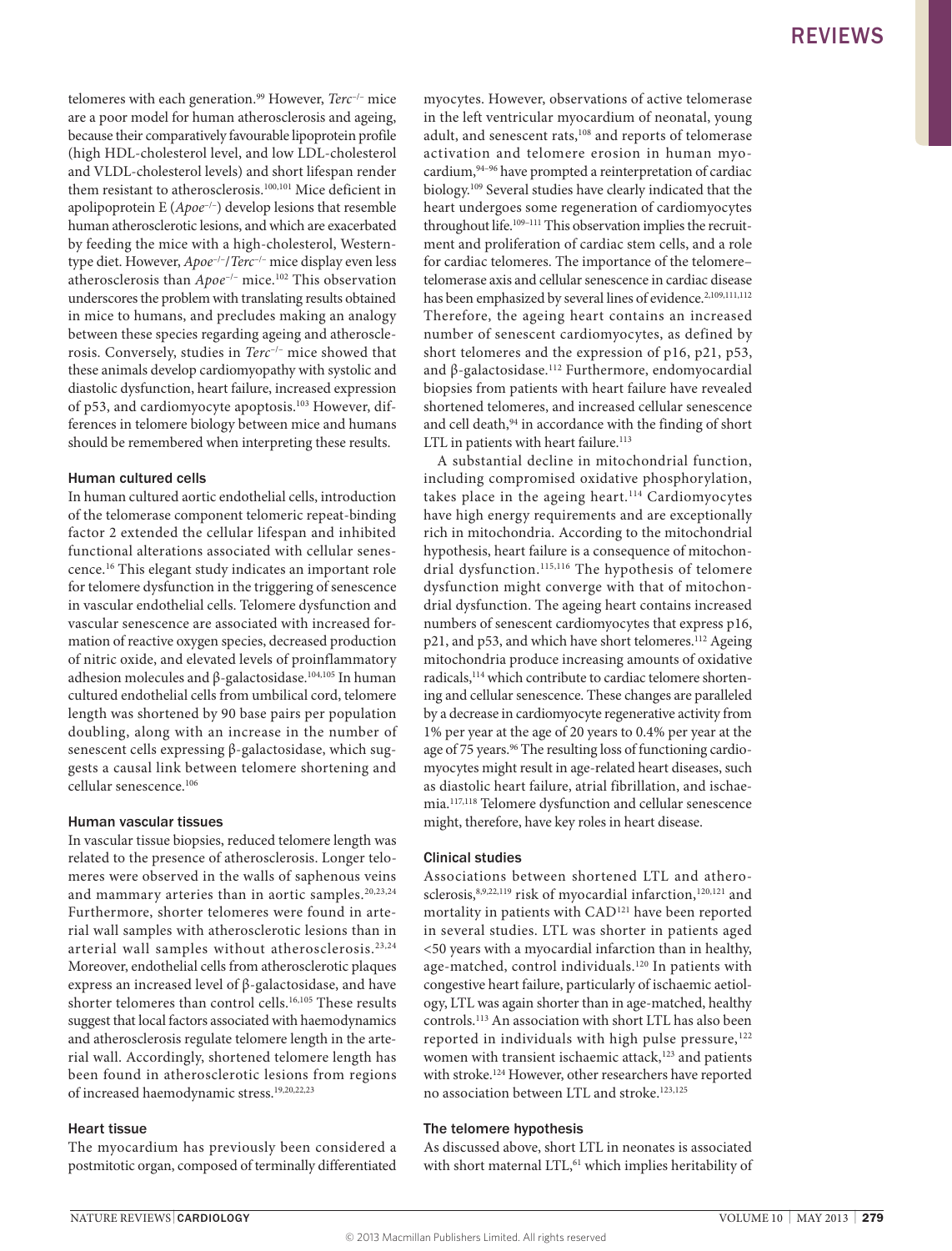

**Figure 3** | Telomere attrition, cellular senescence, and cardiovascular disease. Telomere attrition and cellular senescence are potentially involved in the pathway between cardiovascular risk factors and cardiovascular disease. SASP-generated inflammation and oxidative stress promote cardiovascular pathologies. Arrows indicate the direction of actions and associations, not proven causality. Abbreviation: SASP, senescence-associated secretory phenotype.

LTL. Heritability is also indicated by the observation of short LTL in the healthy offspring (*n*=45) of individuals with CAD in a pilot study.<sup>126</sup> This finding has been partially confirmed in a study that showed shorter LTL in the offspring of patients with ischaemic heart failure than in the offspring of healthy controls, but no difference between the two groups in telomere length in CD34+ mononuclear cells or buccal cells.127 These data lend some support to the telomere hypothesis that short telomeres might be causally linked to cardiovascular disease.<sup>88</sup> However, investigators in the large  $(n=2,509)$ , longitudinal Asklepios Study<sup>128</sup> reported that telomeres were not shortened in individuals with a family history of cardiovascular disease. Importantly, a study in three Finnish cohorts showed no association between body size at birth and LTL in adult life.<sup>64</sup> The outcomes of these last two studies cast serious doubt on the validity of the telomere hypothesis. We conclude that LTL is unlikely to be a link between body size at birth and age-related cardiovascular disease later in life.

#### Association between LTL and cardiac disease

The vast majority of clinical studies have shown an association between shortening LTL with age and cardiovascular disease and risk factors. However, association does not prove causality, and could also indicate that cardiovascular diseases cause telomere attrition. Alternatively, both telomere attrition and cardiovascular disease might be caused by common risk factors (smoking, hypertension, high total cholesterol level, obesity, physical inactivity), which contribute to inflammation and oxidative stress.66,72 We endorse a unifying hypothesis, partly proposed previously,<sup>129</sup> that leukocyte telomere shortening caused by ageing (a major risk factor for atherosclerosis) is accelerated by cardiovascular risk factors and disease, and reflects the overall burden of inflammatory, oxidative, and mechanical stress induced by increased heart rate on the cardiovascular system.<sup>130</sup> In addition to age-associated remodelling of the vascular wall, endothelial function declines, the production of nitric oxide decreases, and the formation of oxidative species increases with age,<sup>131</sup> which could cause further telomere attrition.

In a study on cultured endothelial cells from patients with CAD, the early onset of endothelial senescence was more-closely associated with years of exposure to cardiovascular risk factors—particularly hypertension—than with the age of the donor.129 This study showed an association been cellular senescence and 'biological', rather than chronological, age. Cardiovascular risk factors seemed to accelerate the biological ageing of endothelial cells via both telomere-dependent replicative senescence and nontelomere-dependent stress-induced pathways, both likely to promote the development of atherosclerosis. In a subsequent study, cultured endothelial cells from internal mammary arteries of patients with CAD were treated with a combination of an antioxidant (*N*-acetylcysteine) and telomerase (*TERT*) overexpression.132 The results indicated that oxidative stress and DNA damage are responsible for endothelial cell senescence, which telomerase overexpression could not override.132 These studies emphasize the importance of the cumulative burden of cardiovascular risk and oxidative stress to the development of endothelial senescence and its likely contribution to atherosclerosis.

#### Therapeutic considerations

Healthy lifestyle is a cornerstone of the prevention and treatment of most cardiovascular diseases, is cheap, and has no adverse effects. The beneficial effects of a healthy lifestyle have been convincingly demonstrated in common, age-related diseases, including atherosclerosis, CAD, hypercholesterolaemia, hypertension, and type 2 diabetes mellitus—all of which are associated with short LTL. But are these beneficial effects mediated by improved telomere maintenance and function? No definite response can currently be given, but preliminary studies suggest that the answer might be 'yes'.87 Additional prospective intervention studies are needed to clarify the role of a healthy lifestyle in the maintenance of telomere function and cardiovascular health.

Drugs that target the maintenance of telomeres without unacceptable adverse effects might, in theory, offer novel strategies for the prevention and treatment of age-related cardiovascular disease. In fact, such drugs have been used with great success for decades. Inhibitors of the renin– angiotensin-aldosterone system<sup>133,134</sup> and statins<sup>88,135</sup> have been associated with improved maintenance of telomere length in some studies. Whether these drugs exert some of their beneficial effects via mechanisms related to telomere maintenance is unknown. Alternatively, they might delay endothelial senescence by reducing the cumulative burden of cardiovascular risk. Targeting telomerase seems logical, but is controversial because cancer cells express active telomerase, and inhibitors of telomerase have been developed for the treatment of cancer.<sup>136</sup> Therefore, drugs that activate telomerase systemically might increase the risk of cancer.

#### **Conclusions**

Although conclusive evidence is lacking, cellular senescence is likely to have a pivotal role in cardiovascular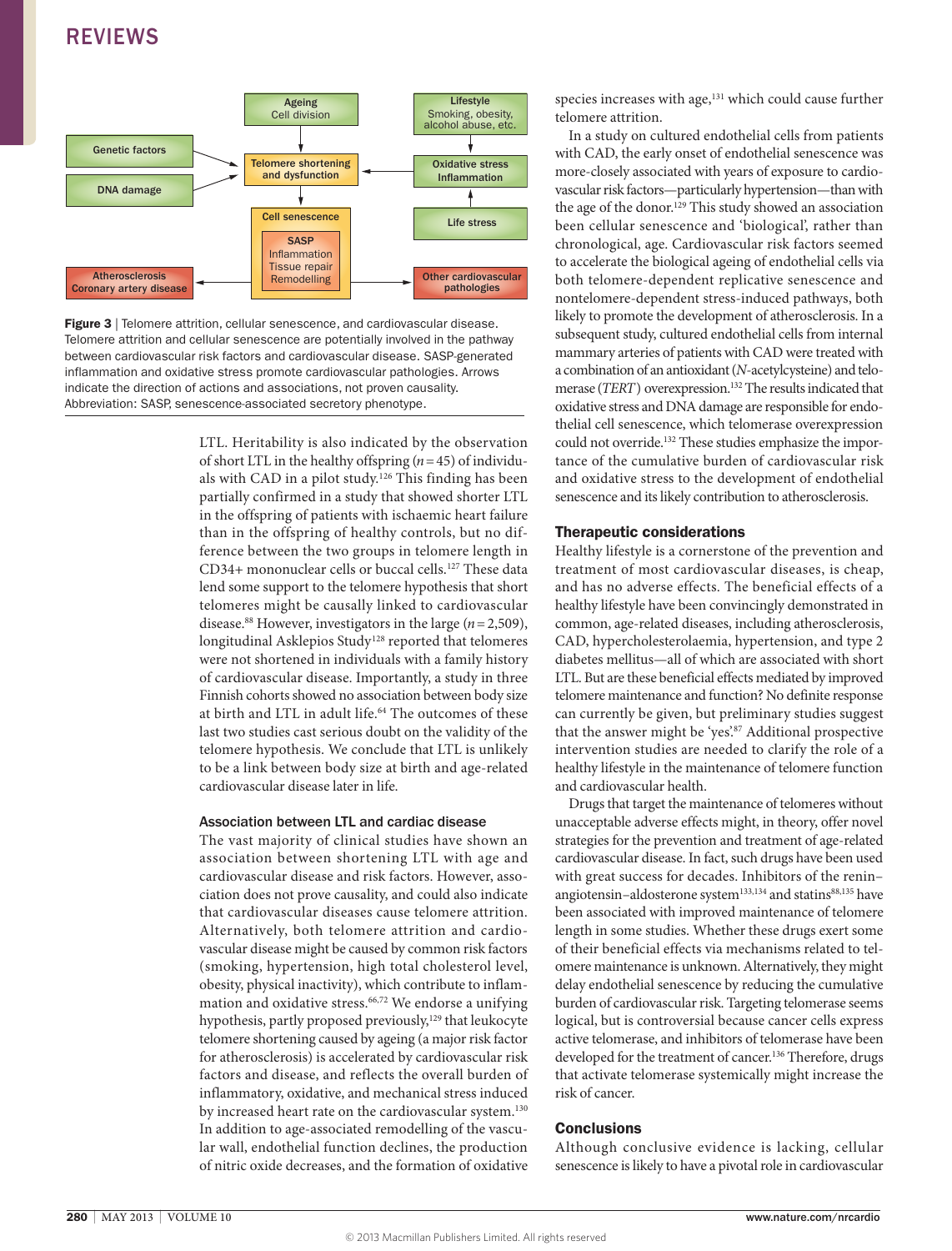disease. Cellular senescence is driven by telomere attrition and dysfunction, but also by factors independent of telomere length. Senescence results in mitotic and growth arrest and evokes a chronic inflammatory state, including increased oxidative stress, expression of growth factors, cytokines, adhesion molecules, and proteases—all intended at tissue and functional repair, but often more detrimental than beneficial (Figures 1 and 3). Cells with the senescence-associated secretory phenotype produce an array of autocrine and paracrine factors that promote cellular proliferation, migration, invasion, tissue remodelling, inflammation, and oxidative stress. These processes, mostly aimed at tissue repair, might drive cardiovascular pathologies, such as endothelial dysfunction, arterial stiffening and fibrosis, intimal thickening, atherosclerosis, cardiovascular remodelling, arrhythmias, and heart failure.

Telomere length is widely considered to be a marker of both general and cardiovascular ageing, although does not satisfy the strict criteria for markers of biological ageing. The main roles of telomere length in cardiovascular disease are as a 'mitotic clock', shortening with each cell division, and as a sensor of other

- 1. Campisi, J., Andersen, J. K., Kapahi, P. & Melov, S. Cellular senescence: a link between cancer and age-related degenerative disease? *Semin. Cancer Biol.* 21, 354–359 (2011).
- 2. Kovacic, J. C., Moreno, P., Hachinski, V., Nabel, E. G. & Fuster, V. Cellular senescence, vascular disease, and aging: part 1 of a 2-part review. *Circulation* 123, 1650–1660 (2011).
- 3. Kovacic, J. C., Moreno, P., Nabel, E. G., Hachinski, V. & Fuster, V. Cellular senescence, vascular disease, and aging: part 2 of a 2-part review. *Circulation* 123, 1990–1910 (2011).
- 4. Zhu, H., Belcher, M. & van der Harst, P. Healthy aging and disease: a role for telomere biology? *Clin. Sci.* 120, 427–440 (2011).
- 5. Wang, J. C. & Bennett, M. Aging and atherosclerosis: mechanisms, functional consequences, and potential therapeutics for cellular senescence. *Circ. Res.* 111, 245–259 (2012).
- 6. Mather, K. A., Jorm, A. F., Parslow, R. A. & Christensen, H. Is telomere length a biomarker of aging? A review. *J. Gerontol. A Biol. Sci. Med. Sci.* 66, 202–213 (2011).
- 7. Der, G. *et al.* Is telomere length a biomarker of aging: cross-sectional evidence from the west of Scotland? *PLoS ONE* 7, e45166 (2012).
- 8. Samani, N. J., Boultby, R., Butler, R., Thompson, J. R. & Goodall, A. H. Telomere shortening in atherosclerosis. *Lancet* 358, 472–473 (2001).
- 9. Samani, N. J. & van der Harst, P. Biological ageing and cardiovascular disease. *Heart* 94, 537–539 (2008).
- 10. Blasco, M. A. Telomeres and human disease: ageing, cancer and beyond. *Nat. Rev. Genet.* 6*,*  611–622 (2005).
- 11. Calado, R. T. & Young, N. S. Telomere diseases. *N. Engl. J. Med.* 361, 2353–2365 (2009).
- 12. von Zglinicki, T., Saretzki, G., Ladhoff, J., d'Adda di Fagagna, F. & Jackson, S. P. Human cell senescence as a DNA damage response. *Mech. Ageing Dev*. 126, 111–117 (2005).
- 13. Campisi, J. Cellular senescence: putting the paradoxes in perspective. *Curr. Opin. Genet. Dev*. 21, 107–112 (2011).

factors that affect telomere length. Both endogenous and environmental cardiovascular risk factors mediate detrimental telomere shortening. Telomere attrition and dysfunction have a central role in the machinery that drives mitotic cells into senescence and might, therefore, be regarded as a link between cellular senescence and cardiovascular disease. However, the extent to which telomere attrition is a cause or consequence of cardiovascular disease is debatable. Modification of environmental factors that affect telomere maintenance, such as a detrimental lifestyle and mental stress, is likely to be beneficial. Carefully designed, longitudinal studies to examine the relationship between telomere length and cardiovascular disease are required.

#### Review criteria

A search for original articles was performed in the PubMed database using the following key terms: "senescence", "telomere", and "cardiovascular disease", either alone or in combination. All articles selected were English language, full-text papers, with no restriction applied to the date of publication.

- 14. Rodier, F. *et al.* DNA‑SCARS: Distinct nuclear structures that sustain damage-induced senescence growth arrest and inflammatory cytokines. *J. Cell. Sci*. 124, 68–81 (2011).
- 15. Fumagalli, M. *et al.* Telomeric DNA damage is irreparable and causes persistent DNA-damageresponse activation. *Nat. Cell Biol.* 14, 355–365 (2012).
- 16. Minamino, T. *et al*. Endothelial cell senescence in human atherosclerosis: role of telomere in endothelial dysfunction. *Circulation* 105, 1541–1544 (2002).
- 17. Erusalimsky, J. D. & Kurz, D. J. Cellular senescence *in vivo*: its relevance in ageing and cardiovascular disease*. Exp. Gerontol*. 40, 634–642 (2005).
- 18. Matthews, G. *et al.* Vascular smooth muscle cells undergo telomere-based senescence in human atherosclerosis: effects of telomerase and oxidative stress. *Circ. Res*. 99, 156–164 (2006).
- 19. Chang, E. & Harley, C. B. Telomere length and replicative aging in human vascular tissues. *Proc. Natl Acad. Sci. USA* 92, 11190–11194 (1995).
- 20. Okuda, K. *et al*. Telomere shortening in human abdominal aorta: relationship with age and atherosclerosis. *Atherosclerosis* 152, 391–398 (2000).
- 21. Aviv, H. *et al*. Age dependent aneuploidy and telomere length of the human endothelium. *Atherosclerosis* 159, 281–287 (2001).
- 22. Benetos, A. *et al.* Short telomeres are associated with increased carotid atherosclerosis in hypertensive subjects. *Hypertension* 43, 182–185 (2004).
- 23. Huzen, J. *et al*. Circulating leukocyte and carotid atherosclerotic plaque telomere length: interrelation, association with plaque characteristics, and restenosis after endarterectomy. *Arterioscler. Thromb. Vasc. Biol.* 31, 1219–1225 (2011).
- 24. Nzietchueng, R. *et al*. Telomere length in vascular tissues from patients with atherosclerotic disease. *J. Nutr. Health Aging* 15, 153–156 (2011).
- 25. Baker, D. J. et al. Clearance of p16<sup>Ink4a</sup>-positive senescent cells delays ageing-associated disorders. *Nature* 479, 232–236 (2011).
- 26. Hoffmann, J. *et al*. Aging enhances the sensitivity of endothelial cells toward apoptotic stimuli: important role of nitric oxide. *Circ. Res*. 89, 709–715 (2001).
- 27. El Assar, M. *et al.* Mechanisms involved in the aging-induced vascular dysfunction. *Front. Physiol*. 3, 132 (2012).
- 28. Blackburn, E. H. Switching and signaling at the telomere. *Cell* 106, 661–667 (2001).
- 29. Blackburn, E. H., Greider, C. W. & Szostak, J. W. Telomeres and telomerase: the path from maize, *Tetrahymena* and yeast to human cancer and aging. *Nat. Med.* 12, 1133–1138 (2006).
- 30. Blasco, M. A. Telomere length, stem cells and aging. *Nat. Chem. Biol*. 3, 640–649 (2007).
- 31. de Lange, T. Shelterin: the protein complex that shapes and safeguards human telomeres. *Genes Dev.* 19, 2001–2010 (2005).
- 32. Price, C. M. *et al*. Evolution of CST function and telomere maintenance. *Cell Cycle* 9, 3157–3165 (2010).
- 33. Levy, D. *et al.* Genome-wide association identifies *OBFC1* as a locus involved in human leukocyte telomere biology. *Proc. Natl Acad. Sci. USA* 107, 9293–9298 (2010).
- 34. Mangino, M. *et al.* Genome-wide meta-analysis points to CTC1 and ZNF676 as genes regulating telomere homeostasis in humans. *Hum. Mol. Genet*. 21, 5385–5394 (2012).
- 35. Cesare, A. J. & Reddel, R. R. Alternative lengthening of telomeres: models, mechanisms and implications. *Nat. Rev. Genet.* 11, 319–330 (2010).
- 36. Shay, J. W. & Wright, W. E. Senescence and immortalization: role of telomeres and telomerase. *Carcinogenesis* 26, 867–874 (2005).
- 37. Karlseder, J., Smogorzewska, A. & de Lange, T. Senescence induced by altered telomere state, not telomere loss. *Science* 295, 2446–2449 (2002).
- 38. Cesare, A. J. & Karlseder, J. A. Three-state model of telomere control over human proliferative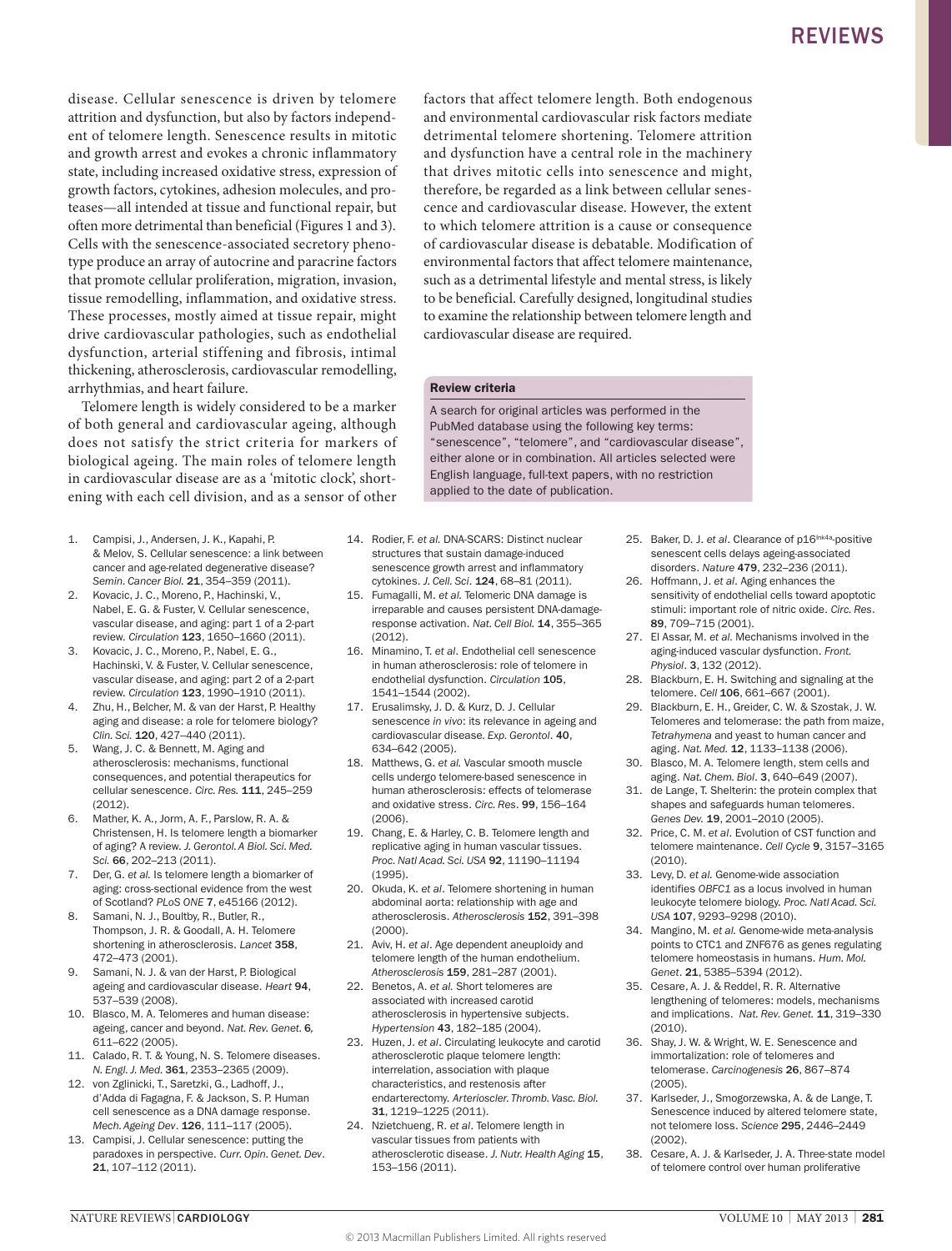## REVIEWS

boundaries. *Curr. Opin. Cell. Biol.* 24, 731–738 (2012).

- 39. Sarin, K. Y. *et al.* Conditional telomerase induction causes proliferation of hair follicle cells. *Nature* 436, 1048–1052 (2005).
- 40. Rao, T. P. & Kühl, M. An updated overview on Wnt signaling pathways: a prelude for more. *Circ. Res*. 106, 1798–1806 (2010).
- 41. Savage, S. A. *et al*. Genetic variation, nucleotide diversity, and linkage disequilibrium in seven telomere stability genes suggest that these genes may be under constraint. *Hum. Mutat*. 26, 343–350 (2005).
- 42. Jacobs, T. L. *et al.* Intensive mediation training, immune cell telomerase activity, and psychological mediators. *Psychoneuroendocrinology* 36, 664–681 (2011).
- 43. Blasco, M. A. The epigenetic regulation of mammalian telomeres. *Nat. Rev. Genet*. 8, 299–309 (2007).
- 44. Aviv, A. *et al*. Impartial comparative analysis of measurement of leukocyte telomere length/DNA content by Southern blots and qPCR. *Nucleic Acids Res.* 39, e134 (2011).
- 45. Hoffmann, J. & Spyridopoulos, I. Telomere length in cardiovascular disease: new challenges in measuring this marker of cardiovascular aging. *Future Cardiol*. 6, 789–803 (2011).
- 46. Kimura, M. *et al.* Telomere length and mortality in elderly Danish twins. *Am. J. Epidemiol*. 167, 799–806 (2008).
- 47. Fyhrquist, F. *et al*. Telomere length and progression of diabetic nephropathy in patients with type 1 diabetes. *J. Intern. Med.* 267, 278–286 (2010).
- 48. Hemann, M. T. *et al.* The shortest telomere, not average telomere length, is critical for cell viability and chromosome stability. *Cell* 107, 67–77 (2001).
- 49. Zou, Y. *et al.* Does a sentinel or a subset of short telomeres determine replicative senescence? *Mol. Biol. Cell* 15, 3709–3718 (2004).
- 50. Vera, E. & Blasco, M. A. Beyond average; potential for measurement of short telomeres. *Aging (Albany NY)* 4, 379–392 (2012).
- 51. Butler, M. G. *et al*. Comparison of chromosome telomere integrity in multiple tissues from subjects at different ages. *Cancer Genet. Cytogenet*. 105, 138–144 (1998).
- 52. Aviv, A. Genetics of leukocyte telomere length and its role in atherosclerosis. *Mutat. Res.* 730, 68–74 (2012).
- 53. Mangino, M. *et al*. A genome-wide association study identifies a novel locus on chromosome 18q12.2 influencing cell telomere length. *J. Med. Genet.* 46, 451–454 (2009).
- 54. Codd, V. *et al.* Common variants near TERC are associated with mean telomere length. *Nat. Genet*. 42, 197–199 (2010).
- 55. Kirwan, M. & Dokal, I. Dyskeratosis congenita, stem cells and telomeres. *Biochim. Biophys. Acta* 1792, 371–379 (2009).
- 56. Armanios, M. & Blackburn E. H. The telomere syndromes. *Nat. Rev. Genet.* 13, 693–704 (2012).
- 57. Guarante, L. The Franklin H. Epstein lecture: sirtuins, aging, and medicine. *N. Engl. J. Med.* 364, 2235–2244 (2011).
- 58. Kim, S. *et al.* Telomere maintenance genes *SIRT1* and *XRCC6* impact age-related decline in telomere length but only *SIRT1* is associated with human longevity. *Biogerontology* 13, 119–131 (2012).
- 59. Fyhrquist, F. *et al*. Telomere length is associated with ACE I/D polymorphism in hypertensive patients with left ventricular hypertrophy. *J. Renin Angiotensin Aldosterone Syst*. [http://dx.doi.org/](http://dx.doi.org/10.1177/1470320312460292) [10.1177/1470320312460292.](http://dx.doi.org/10.1177/1470320312460292)
- 60. Vasan, R. S. *et al.* Association of leukocyte telomere length with circulating biomarkers of

the renin–angiotensin—aldosterone system: the Framingham Heart Study. *Circulation* 117, 1138–1144 (2008).

- 61. Sidorov, I., Kimura, M., Yashin, A. & Aviv, A. Leukocyte telomere dynamics and human hematopoietic stem cell kinetics during somatic growth. *Exp. Hematol.* 37, 514–524 (2009).
- 62. Akkad, A. *et al*. Telomere length in small-forgestational-age babies. *BJOG* 113, 318–323 (2006).
- 63. Raqib, R. *et al*. Low birth weight is associated with altered immune function in rural Bangladeshi children: a birth cohort study. *Am. J. Clin. Nutr.* 85, 845–852 (2007).
- 64. Kajantie, E. *et al*. No association between body size at birth and leucocyte telomere length in adult life—evidence from three cohort studies. *Int. J. Epidemiol.* 41, 1400–1408 (2012).
- 65. Okuda, K. *et al*. Telomere length in the newborn. *Pediatr. Res*. 52, 377–381 (2002).
- 66. von Zglinicki, T. Oxidative stress shortens telomeres. *Trends Biochem. Sci.* 27, 339–344 (2002).
- 67. Bekaert, S. *et al*. Telomere length and cardiovascular risk factors in a middle-aged population free of overt cardiovascular disease. *Aging Cell* 6, 639–647 (2007).
- 68. Strandberg, T. E. *et al*. Telomere length in old age and cholesterol across the life course. *J. Amer. Geriatr. Soc*. 59, 1979–1981 (2011).
- 69. Kyo, S. *et al.* Estrogen activates telomerase. *Cancer Res*. 59, 5917–5921 (1999).
- 70. Valdes, A. M. *et al*. Obesity, cigarette smoking, and telomere length in women. *Lancet* 366, 662–664 (2005).
- 71. Strandberg, T. E. *et al*. Association of telomere length in older men with mortality and midlife body mass index and smoking. *J. Gerontol. A Biol. Sci. Med. Sci*. 66, 815–820 (2011).
- 72. Carnevali, S. *et al*. Cigarette smoke extract induces oxidative stress and apoptosis in human lung fibroblasts. *Am. J. Physiol. Lung Cell. Mol. Physiol.* 284, L955–L963 (2003).
- 73. Farhat, N. *et al.* Stress-induced senescence predominates in endothelial cells isolated from atherosclerotic chronic smokers. *Can. J. Physiol. Pharmacol*. 86, 761–769 (2008).
- 74. Strandberg, T. E. *et al*. Association between alcohol consumption in healthy midlife and telomere length in older men: the Helsinki Businessmen Study. *Eur. J. Epidemiol.* 27, 815–822 (2012).
- 75. Comporti, M. *et al*. Ethanol-induced oxidative stress: basic knowledge. *Genes Nutr*. 5, 101–109  $(2010)$
- 76. Epel, E. S. *et al*. Accelerated telomere shortening in response to life stress. *Proc. Natl Acad. Sci. USA* 101, 17312–17315 (2004).
- 77. Wolkowitz, O. M. *et al.* Leukocyte telomere length in major depression: correlations with chronicity, inflammation and oxidative stress —preliminary findings. *PLoS ONE* 6, e17837 (2011).
- 78. Kananen, L. *et al.* Childhood adversities are associated with shorter telomeres at adult age both in individuals with an anxiety disorder and controls. *PLoS ONE* 5, 10826 (2010).
- 79. Lin, J., Epel, E. & Blackburn, E. Telomeres and lifestyle factors: roles in cellular aging. *Mutat. Res*. 730, 85–89 (2012).
- 80. Farzaneh-Far, R. *et al*. Association of marine omega‑3 fatty acid levels with telomeric aging in patients with coronary heart disease*. JAMA* 303, 250–257 (2010).
- 81. Richards, B. J. *et al.* Higher vitamin D concentrations are associated with longer leukocyte telomere length in women. *Am. J. Clin. Nutr*. 86, 1420–1425 (2007).
- 82. Xu, Q. *et al*. Multivitamin use and telomere length in women. *Am. J. Clin. Nutr*. 89, 1857–1863 (2009).
- 83. Cherkas, L. F. *et al*. The association between physical activity in leisure time and leukocyte telomere length. Arch. Intern. Med. 168, 154-158 (2008).
- 84. Werner, C. *et al*. Physical exercise prevents cellular senescence in circulating leukocytes and in the vessel wall. *Circulation* 120, 2438–2447 (2009).
- 85. Njajou, O. T *et al*. Association between telomere length, specific causes of death, and years of healthy life in health, aging, and body composition, a population-based cohort study. *J. Gerontol. A Biol. Sci. Med. Sci.* 64, 860–864 (2009).
- 86. Krauss, J. *et al*. Physical fitness and telomere length in patients with coronary heart disease: findings from the Heart and Soul Study. *PLoS ONE* 6, e26983 (2011).
- 87. Ornish, D. *et al*. Increased telomerase activity and comprehensive lifestyle changes: a pilot study. *Lancet Oncol*. 9, 1048–1057 (2008).
- 88. Brouilette, S. W. *et al*. Telomere length, risk of coronary heart disease, and statin treatment in the West of Scotland Primary Prevention Study: a nested case-control study. *Lancet* 369, 107–114 (2007).
- 89. Rando, T. A. The immortal strand hypothesis: segregation and construction. *Cell* 129, 1239–1243 (2007).
- 90. Flores, I., Benetti, R. & Blasco M. A. Telomerase regulation and stem cell behavior. *Curr. Opin. Cell Biol*. 18, 254–260 (2006).
- 91. Kimura, M. *et al*. Synchrony of telomere length among hematopoietic stem cells. *Exp. Hematol.* 38, 854–859 (2010).
- 92. Oeseburg, H. *et al*. Can critically short telomeres cause functional exhaustion of progenitor cells in postinfarction heart failure? *J. Am. Coll. Cardiol.* 50, 1911–1912 (2007).
- 93. Spyridopoulos, I. *et al*. Telomere gap between granulocytes and lymphocytes is a determinant for hematopoietic preogenitor cell impairment in patients with previous myocardial infarction. *Arterioscler. Thromb. Vasc. Biol*. 28, 968–974 (2008).
- 94. Chimenti, C. *et al*. Senescence and death of primitive cells and myocytes lead premature cardiac aging and heart failure. *Circ. Res*. 93, 604–613 (2003).
- 95. Anversa, P., Kajstura, J., Leri, A. & Bolli R. Life and death of cardiac stem cells: a paradigm shift in cardiac biology. *Circulation* 113, 1451–1463 (2006).
- 96. Bergmann, O. *et al*. Evidence for cardiomyocyte renewal in humans. *Science* 324, 98–102 (2009).
- 97. Svenson, U. *et al*. Blood cell telomere length is a dynamic feature. *PLoS ONE* 6, e21485 (2011).
- 98. Farzaneh-Far, R. *et al*. Telomere length trajectory and its determinants in persons with coronary artery disease: longitudinal findings from the Heart and Soul Study. *PLoS ONE* 5, e8612 (2010).
- 99. Wong, L. S. *et al*. Telomere biology in cardiovascular disease: the TERC<sup>-/-</sup> mouse as a model for heart failure and ageing. *Cardiovasc. Res*. 81, 244–252 (2009).
- 100.Breslow, J. L. Mouse models of atherosclerosis. *Science* 272, 685–688 (1996).
- 101. Zadelaar, S. *et al.* Mouse models for atherosclerosis and pharmaceutical modifiers. *Arterioscler. Thromb. Vasc. Biol*. 27, 1706–1721 (2007).
- 102.Poch, E. *et al.* Short telomeres protect from diet-induced atherosclerosis in apolipoprotein E-null mice. *FASEB J*. 18, 418–420 (2004).